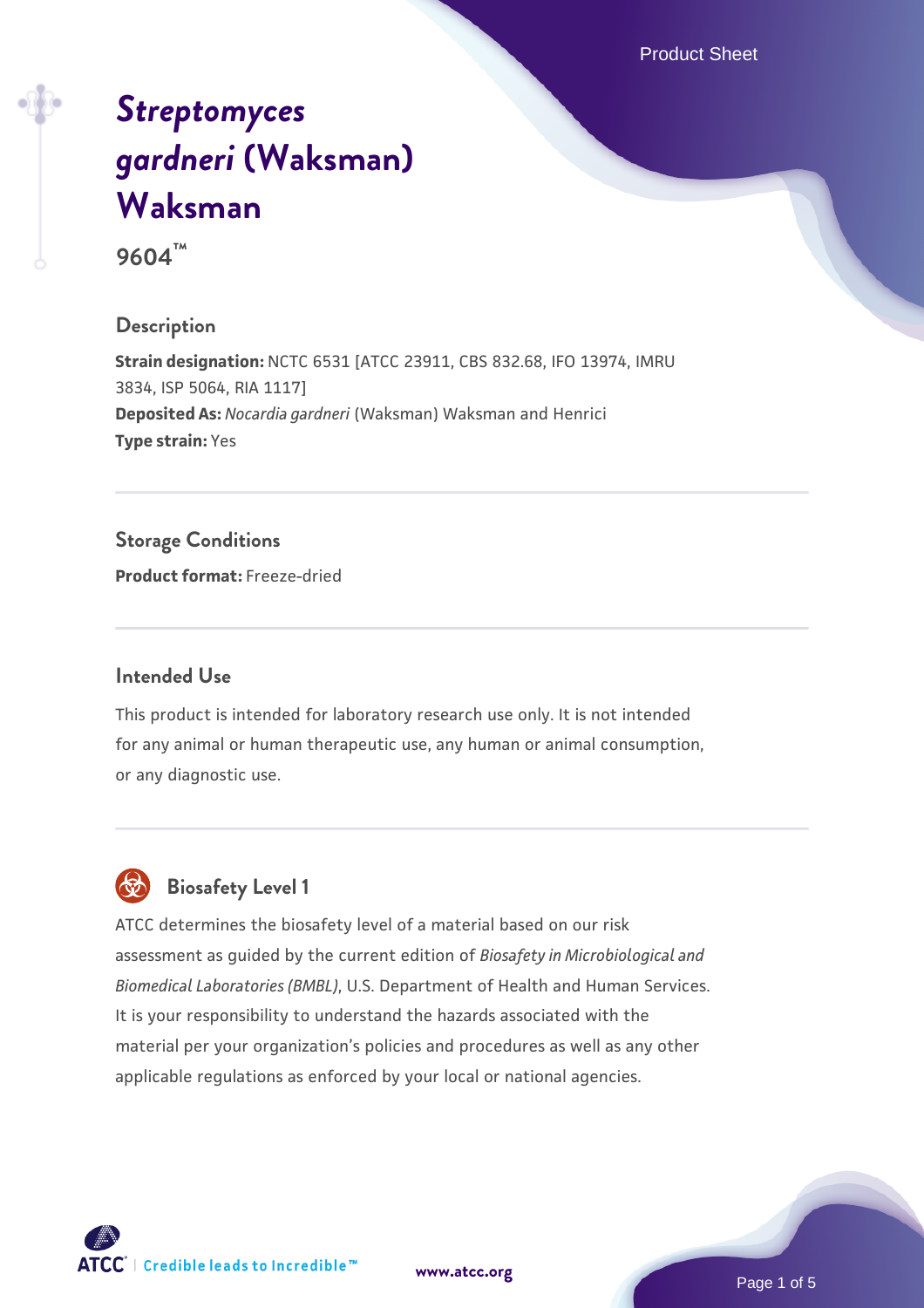ATCC highly recommends that appropriate personal protective equipment is always used when handling vials. For cultures that require storage in liquid nitrogen, it is important to note that some vials may leak when submersed in liquid nitrogen and will slowly fill with liquid nitrogen. Upon thawing, the conversion of the liquid nitrogen back to its gas phase may result in the vial exploding or blowing off its cap with dangerous force creating flying debris. Unless necessary, ATCC recommends that these cultures be stored in the vapor phase of liquid nitrogen rather than submersed in liquid nitrogen.

# **Certificate of Analysis**

For batch-specific test results, refer to the applicable certificate of analysis that can be found at www.atcc.org.

#### **Growth Conditions**

**Medium:**  [ATCC Medium 0196: Yeast malt extract medium ISP #2](https://www.atcc.org/-/media/product-assets/documents/microbial-media-formulations/1/9/6/atcc-medium-0196.pdf?rev=3ab98ce3034f46208b34017336aa4c86) **Temperature:** 26°C

#### **Handling Procedures**

1. Open vial according to enclosed instructions.

**2. Using a single tube of #1877 broth (5 to 6 ml), withdraw approximately 0.5 to 1.0 ml with a Pasteur or 1.0 ml pipette. Rehydrate the entire pellet.**

**3. Aseptically transfer this aliquot back into the broth tube. Mix well.**

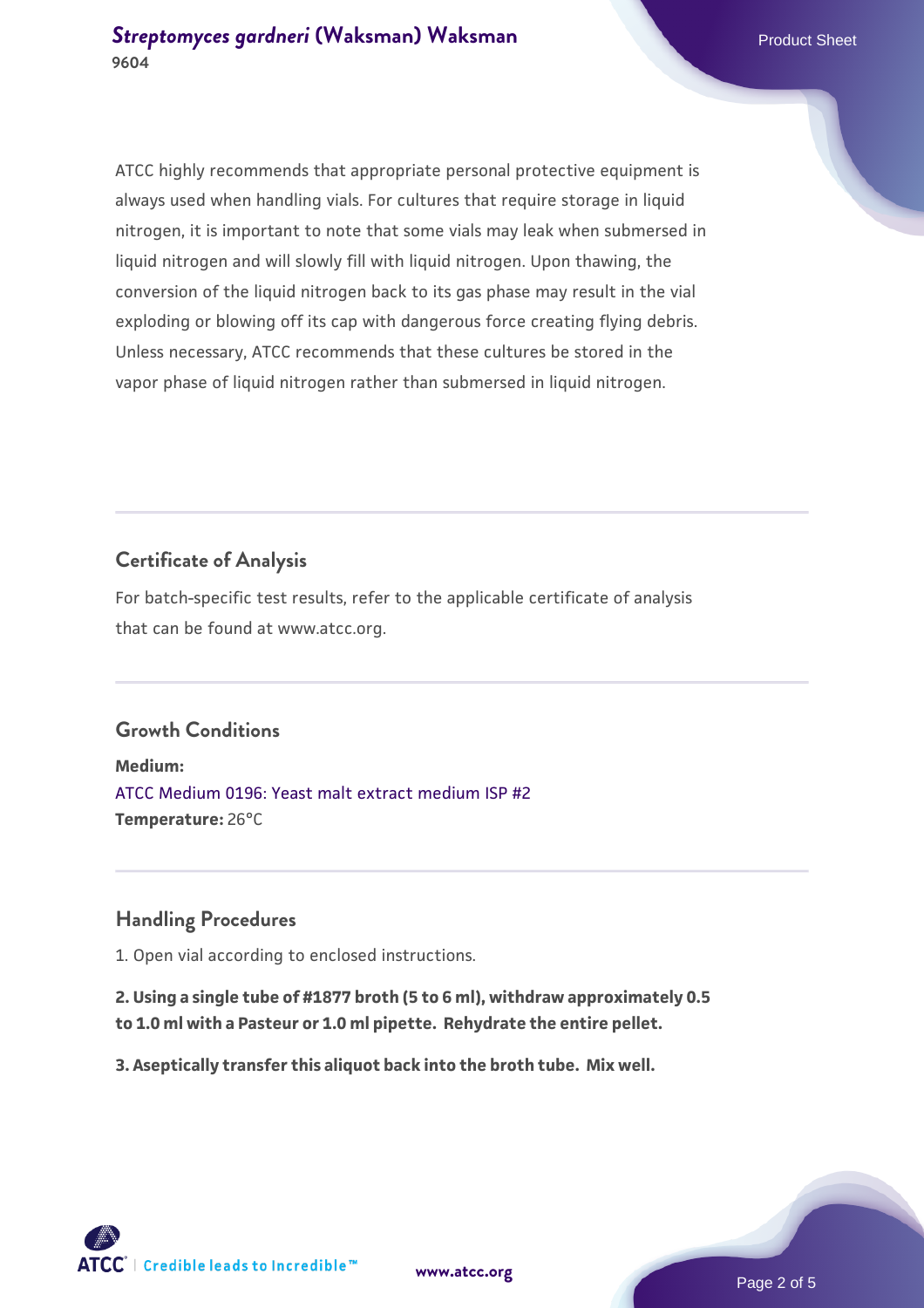**4. Use several drops of the suspension to inoculate a #196 agar slant and/or plate.**

5. Incubate the tubes and plate at  $26^{\circ}$ C for 7 to 10 days.

#### **Notes**

Additional information on this culture is available on the ATCC web site at www.atcc.org.

# **Material Citation**

If use of this material results in a scientific publication, please cite the material in the following manner: *Streptomyces gardneri* (Waksman) Waksman (ATCC 9604)

#### **References**

References and other information relating to this material are available at www.atcc.org.

#### **Warranty**

The product is provided 'AS IS' and the viability of ATCC® products is warranted for 30 days from the date of shipment, provided that the customer has stored and handled the product according to the information included on the product information sheet, website, and Certificate of Analysis. For living cultures, ATCC lists the media formulation and reagents that have been found to be effective for the product. While other unspecified media and reagents may also produce satisfactory results, a



**[www.atcc.org](http://www.atcc.org)**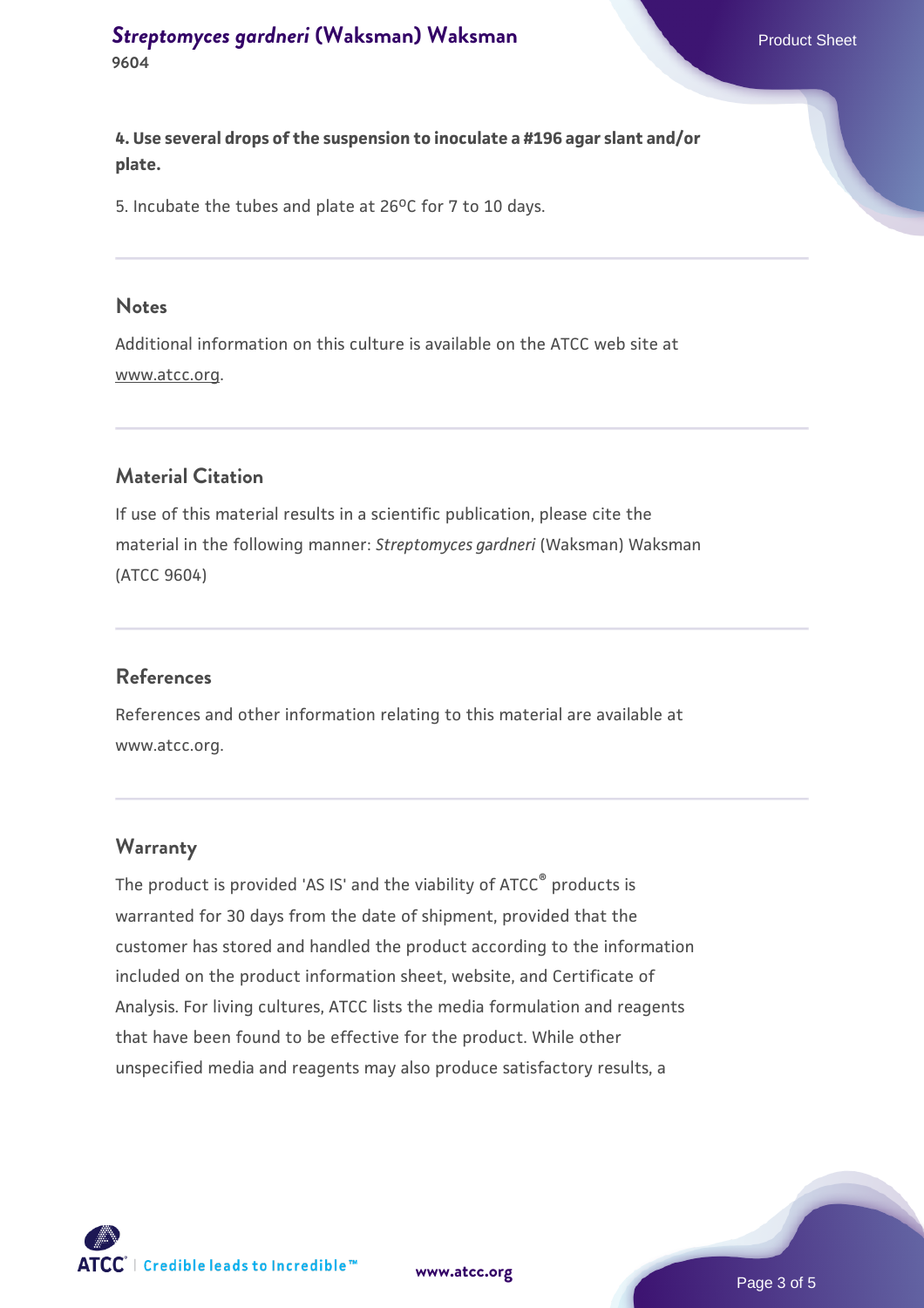# **[Streptomyces gardneri](https://www.atcc.org/products/9604) [\(Waksman\) Waksman](https://www.atcc.org/products/9604) Product Sheet** Product Sheet **9604**

change in the ATCC and/or depositor-recommended protocols may affect the recovery, growth, and/or function of the product. If an alternative medium formulation or reagent is used, the ATCC warranty for viability is no longer valid. Except as expressly set forth herein, no other warranties of any kind are provided, express or implied, including, but not limited to, any implied warranties of merchantability, fitness for a particular purpose, manufacture according to cGMP standards, typicality, safety, accuracy, and/or noninfringement.

# **Disclaimers**

This product is intended for laboratory research use only. It is not intended for any animal or human therapeutic use, any human or animal consumption, or any diagnostic use. Any proposed commercial use is prohibited without a license from ATCC.

While ATCC uses reasonable efforts to include accurate and up-to-date information on this product sheet, ATCC makes no warranties or representations as to its accuracy. Citations from scientific literature and patents are provided for informational purposes only. ATCC does not warrant that such information has been confirmed to be accurate or complete and the customer bears the sole responsibility of confirming the accuracy and completeness of any such information.

This product is sent on the condition that the customer is responsible for and assumes all risk and responsibility in connection with the receipt, handling, storage, disposal, and use of the ATCC product including without limitation taking all appropriate safety and handling precautions to minimize health or environmental risk. As a condition of receiving the material, the customer agrees that any activity undertaken with the ATCC product and any progeny or modifications will be conducted in compliance with all applicable laws, regulations, and guidelines. This product is provided 'AS IS' with no representations or warranties whatsoever except as expressly set forth herein and in no event shall ATCC, its parents, subsidiaries, directors, officers, agents, employees, assigns, successors, and affiliates be liable for indirect,